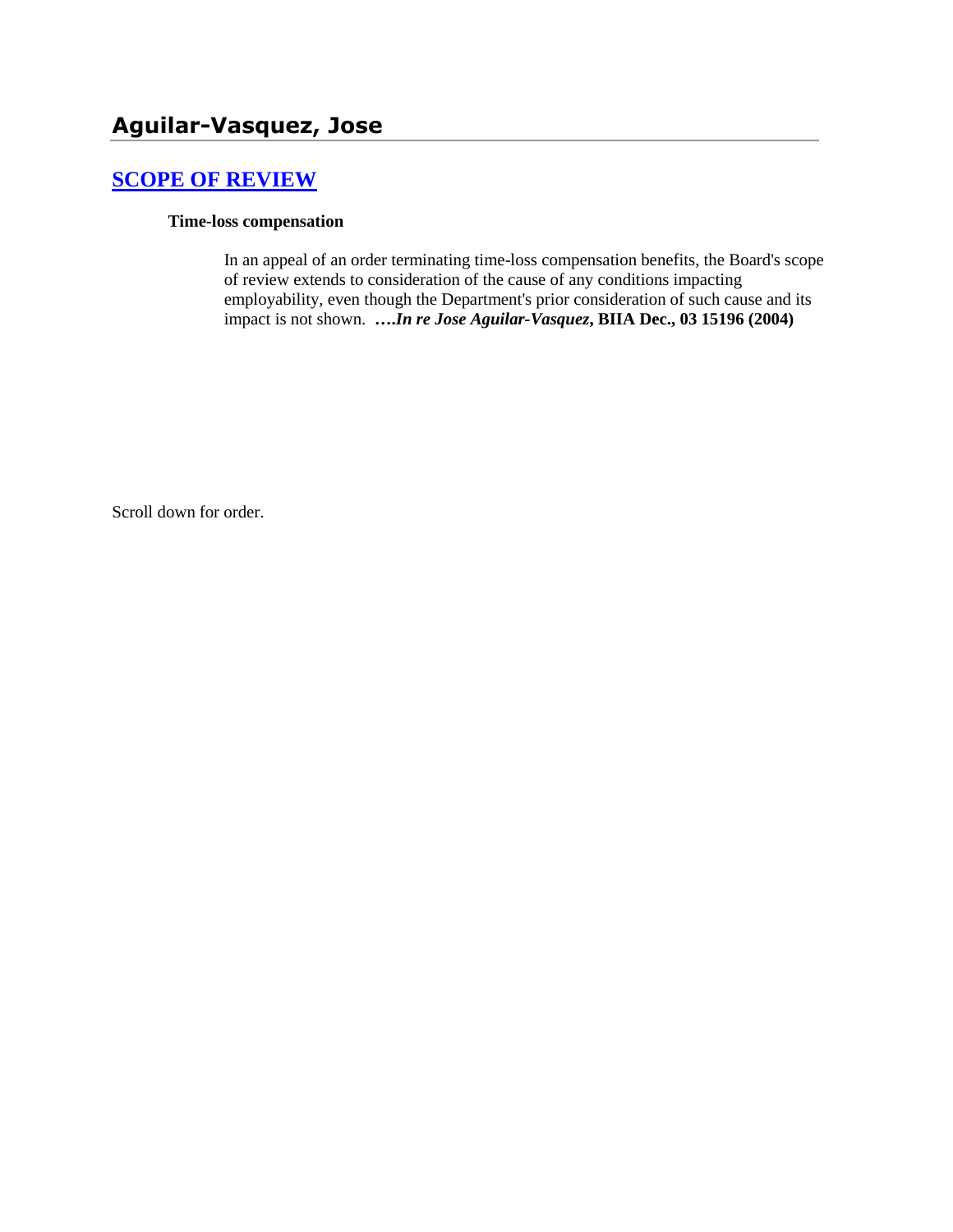## **BEFORE THE BOARD OF INDUSTRIAL INSURANCE APPEALS STATE OF WASHINGTON**

**)**

**) )**

# **IN RE: JOSE L. AGUILAR-VASQUEZ ) DOCKET NO. 03 15196**

## **CLAIM NO. X-184523 )**

### **ORDER VACATING PROPOSED DECISION AND ORDER AND REMANDING THE APPEAL FOR FURTHER PROCEEDINGS**

### APPEARANCES:

Claimant, Jose L. Aguilar-Vasquez, by Sharpe Law Firm, per Robert J. Heller Employer, Tight Is Right Construction, Inc., None Department of Labor and Industries, by The Office of the Attorney General, per

Kirsten Stecher, Assistant

The claimant, Jose L. Aguilar-Vasquez, filed an appeal with the Board of Industrial Insurance Appeals on May 7, 2003. Mr. Aguilar-Vasquez appeals an April 28, 2003 order of the Department of Labor and Industries. In this order, the Department affirmed a December 19, 2002 order wherein the Department ended time loss compensation as paid through December 18, 2002, upon a determination that Mr. Aguilar-Vasquez was able to work. The appeal is **REMANDED FOR FURTHER PROCEEDINGS**.

### **DECISION**

In a Proposed Decision and Order issued on May 4, 2004, the industrial appeals judge dismissed the appeal. Mr. Aguilar-Vasquez filed a timely Petition for Review. This matter is therefore before the Board for review pursuant to RCW 51.52.104 and RCW 51.52.106.

This is Mr. Aguilar-Vasquez's appeal from an April 28, 2003 Department order wherein the Department affirmed termination of time loss compensation effective after payment through December 18, 2002. The period of requested time loss compensation denied by the Department, and therefore within our review authority, is December 19, 2002 through April 28, 2003. We have granted review because the industrial appeal judge erred in striking relevant portions of the deposition testimony of neurologist Dr. Stan Schiff and of psychiatrist Dr. Pablo Proano.

Through the testimony of Dr. Schiff and Dr. Proano, Mr. Aguilar-Vasquez contends that the covered industrial foot injury proximately caused a complex regional pain syndrome (CRPS), limiting him to sedentary work, and proximately caused depression with severe concentration

1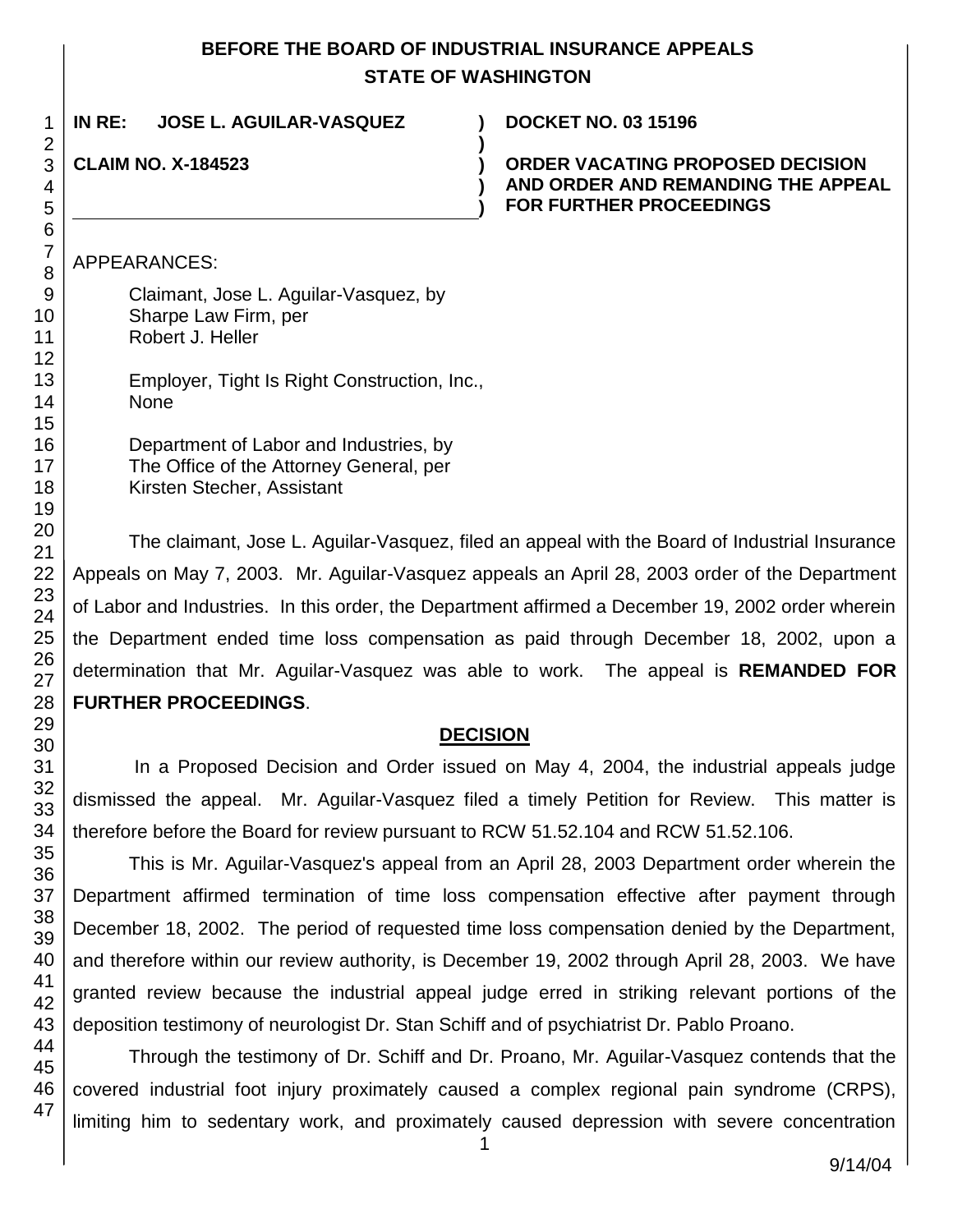problems, and vegetative and psychotic symptoms, resulting in severely limited capacity to function. Dr. Proano testified to a global assessment score of 38 on a scale of 100.

The testimony of Dr. Schiff and Dr. Proano concerns the proximate cause effects of the industrial injury upon Mr. Aguilar-Vasquez's capacity to function mentally and physically. The testimony was directly relevant to the issue of whether Mr. Aguilar-Vasquez was capable or incapable of gainful employment.

The parties did not identify any prior order or other written determination of the Department that had accepted or denied Department responsibility for CRPS or for any mental health condition. The industrial appeals judge was therefore concerned that determinations of whether such conditions existed, whether such conditions were caused by the covered industrial injury, and whether the conditions had disabling effects, would exceed the scope of the Board's review authority. The industrial appeals judge, upon motion by the Department, struck the testimony of Dr. Schiff and Dr. Proano regarding CRPS and depression, including the asserted effects of these conditions upon Mr. Aguilar-Vasquez's functional capacities. The industrial appeals judge then dismissed the appeal because, without the testimony, Mr. Aguilar-Vasquez's evidence did not establish a prima facie case for relief.

We disagree with the industrial appeals judge's conclusion that the testimony of Dr. Schiff and Dr. Proano, regarding CRPS and depression, should be stricken. Consideration of the testimony, insofar as relevant to the determination of whether the covered industrial injury caused Mr. Aguilar-Vasquez to be temporarily totally disabled December 19, 2002 through April 28, 2003, is necessary to fulfill our obligation to make findings and conclusions upon each contested issue of fact and law in a matter properly before us, as directed in RCW 51.52.104 and RCW 51.52.106.

A correct scope of review analysis requires that we be mindful of (a) our obligations, under RCW 51.52.104 and RCW 51.52.106, to fully decide cases properly before us, while also adhering to (b) the principle that our jurisdiction is appellate only:

> It is not disputed that the board's and the superior court's jurisdiction is appellate only, and for the board and the trial court to consider matters not first determined by the department would usurp the prerogatives of the department, the agency vested by statute with original jurisdiction. Both parties agree that if a question is not passed upon by the department, it cannot be reviewed either by the board or the superior court.

*Lenk v. Department of Labor & Indus.*, 3 Wn. App. 977, 982 (1970).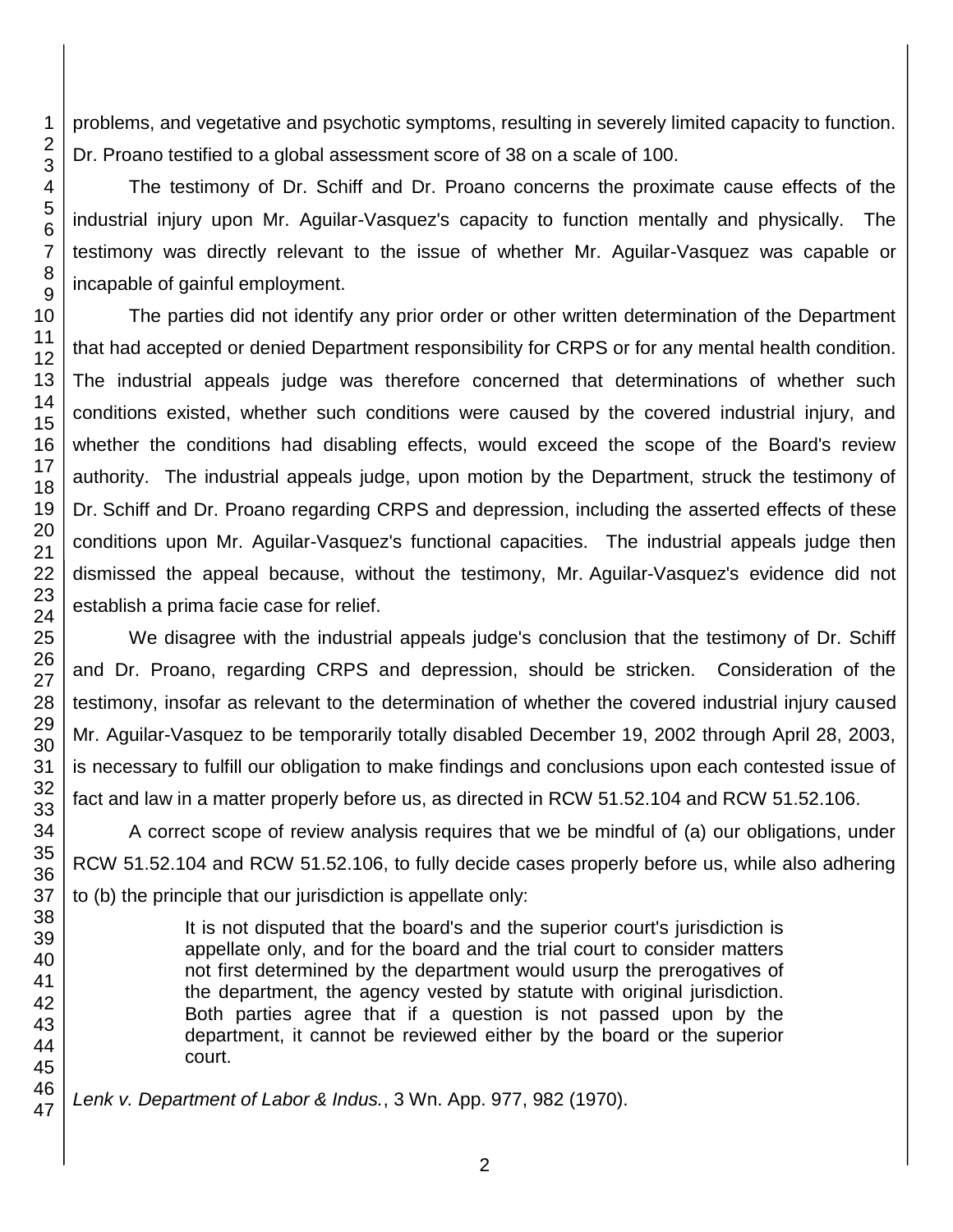46 47

1 2 3 To ascertain whether the board acted within its proper scope of review . . . we look to the provisions of the order appealed to the board. The questions the board may consider and decide are fixed by the order from which the appeal was taken. . . as limited by the issues raised by the notice of appeal. *Brakus v. Department of Labor & Indus.,* 48 Wn.2d 218 . . . (1956).

*Lenk*, at 982.

Scope of review analysis raises the question: Is it proper to consider particular evidence, and make detailed findings of fact and conclusions of law in light of the appellant's contentions that a specific Department order is incorrect? For instance, in *Lenk,* the Department had rejected the claim. The Board directed that the claim be allowed only for a dermatitis condition. The claimant objected to, as beyond the proper scope of review, a Board finding that as of May 9, 1996, the claimant had an arthritic condition that was **not** causally related to the alleged occupational exposure to creosote. The court reasoned that, when the Department rejected the claim, three issues arose: (1) Whether or not there was an industrial accident or occupational exposure; (2) Whether or not there exists a disability; and, (3) Whether or not the disability complained of is causally related to the alleged injury or occupational exposure. The court observed that the claimant's Notice of Appeal and evidence advanced the contention that an arthritic condition had developed some time after the exposure to creosote and was caused by the exposure. The court reasoned that, although the Department had not explicitly addressed the issue of the extent of the resulting effects of the industrial exposure to creosote, the Board's finding regarding the arthritic condition was proper in order to address the claimant's contentions in support of claim allowance. See *Lenk*, at 983-987.

In a Board designated Significant Decision we have used like reasoning to determine whether a matter is properly within our permissible scope of review. For instance, see *In re Donna Jones (Simmons)*, BIIA Dec., 99 22362 (2001). This was an Order Vacating Proposed Decision and Order and Remanding Appeal For Further Proceedings. In that case, the claimant appealed from a Department order wherein the Department denied reopening of the claim on grounds of worsening of the industrial injury. In support of worsening, the claimant presented the testimony of a psychiatrist to establish that the injury had caused a mental health condition to develop. The Department had not explicitly previously determined whether the claimant had a mental health condition that was caused by the theretofore covered industrial injury. We noted that in its denial of the claimant's application to reopen her claim, "Implicitly, however, the Department decided all bases on which the claim could be reopened." *Jones (Simmons)*, at 4.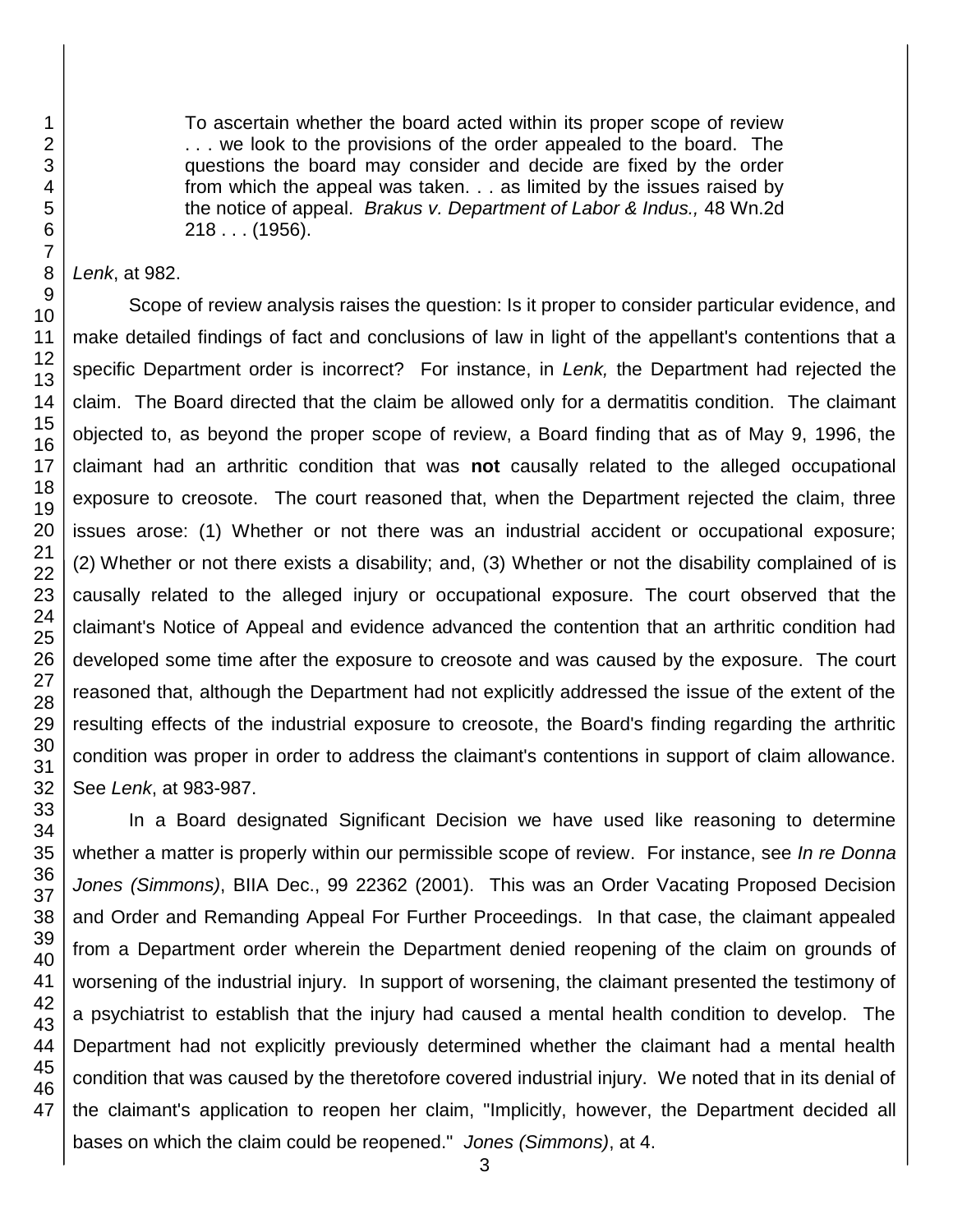In another designated Significant Decision in an aggravation case, we identified the limit of our scope of review upon determining that a claim should be reopened on grounds that a new condition (focal segmental amyotrophy) was caused by the industrial injury. See *In re Ronald Holstrom*, BIIA Dec., 70,033 (1986). The Department had denied Mr. Holstrom's application to reopen his claim, upon determining that the new condition was not related to his original covered industrial injury. Having made such a determination, the Department had no occasion to go further to determine whether Mr. Holstrom should be provided treatment under the claim or an award for permanent partial disability. The Board, having determined the new condition was caused by the industrial injury, decided only the lesser, required question of reopening and left to the Department's original jurisdiction the question of treatment, permanent partial disability, and other benefits.

In the case now before us, Mr. Aguilar-Vasquez alleges that the covered foot injury proximately caused one or two conditions (CRPS and/or depression) that he contends contribute to temporary total disability from employment. His appeal, **which we must decide** pursuant to RCW 51.52.104 and RCW 51.52.106, is from a Department order denying the temporary total disability benefits. Determinations of temporary total disability, like determinations of permanent total disability, require that the Board address the question of whether limitations caused by the industrial injury have rendered the worker unemployable. *Fochtman v. Department of Labor & Indus.*, 7 Wn. App. 286 (1972), and *Bonko v. Department of Labor & Indus.*, 2 Wn. App. 22 (1970). Consideration of the industrial injury includes the "conditions as result therefrom." RCW 51.08.100. Such conditions caused by the injury include the mental conditions as well as the physical conditions. See, *e.g.*, *In re Robert Hedblum,* BIIA Dec., 88 2237 (1989).

Consistent with the court's reasoning in *Lenk,* and consistent with this Board's decisions, we must hold then that our determination of whether Mr. Aguilar-Vasquez's industrial injury has caused temporary total disability necessarily entails consideration of his evidence that disabling conditions resulting from the industrial injury include CRPS and depression. We reverse the industrial appeals judge's Interlocutory Order dated April 2, 2004, date stamped April 7, 2004, and we reverse the Order Declining Review of Interlocutory Appeal, dated April 19, 2004, and date stamped April 20, 2004. We direct that, subject to rulings upon other objections not discussed herein, the testimony of Dr. Stan Schiff concerning CRPS and the testimony of Dr. Pablo Proano concerning depression be admitted into evidence and considered in determining whether Mr. Aguilar-Vasquez was a temporarily totally disabled worker during the period December 19, 2002 through April 28, 2003.